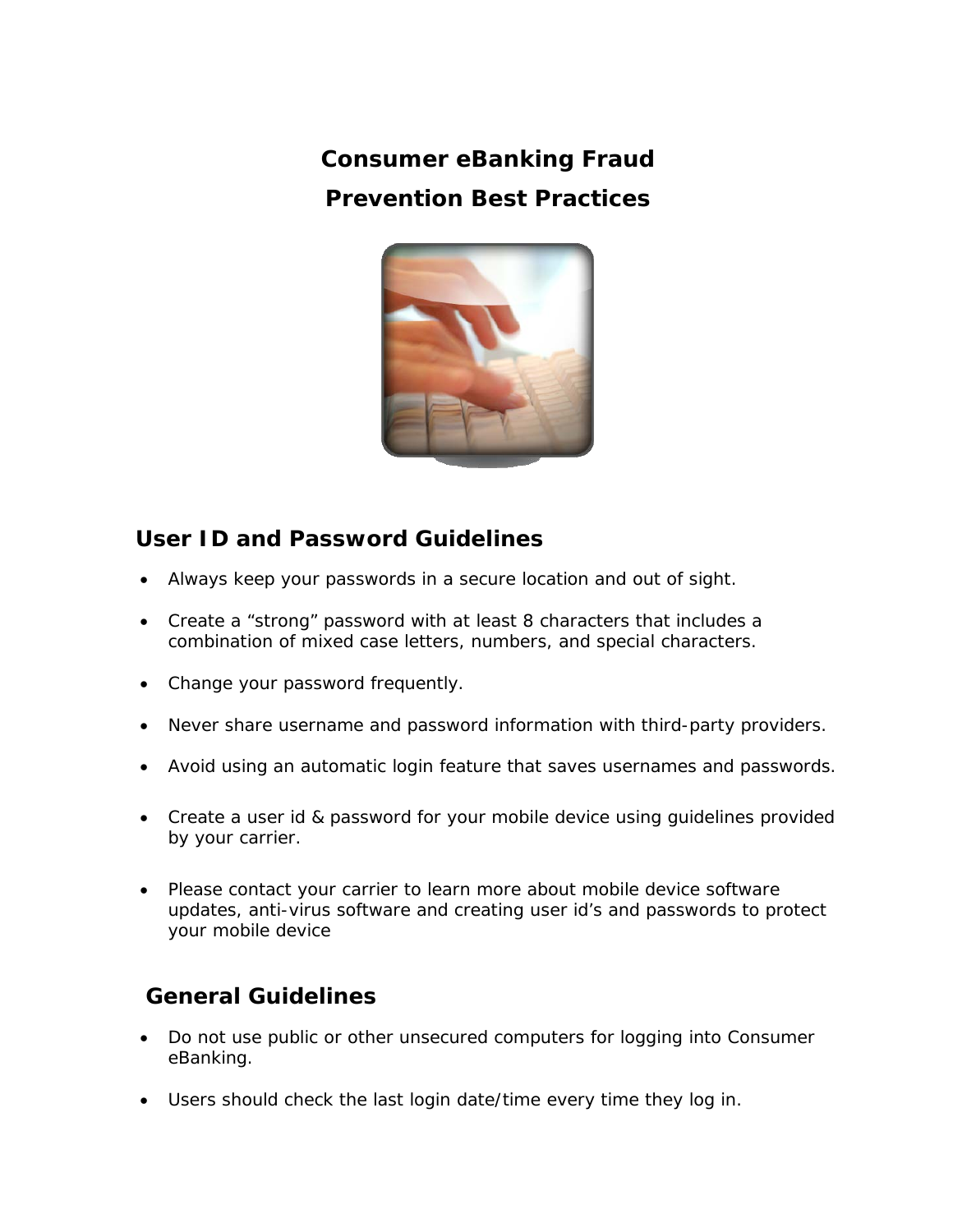- Review account balances and detail transactions regularly (preferably daily) to confirm payment and other transaction data and immediately report any suspicious transactions to your financial institution.
- View transfer history available through viewing account activity information.
- Whenever possible, use Bill Pay instead of checks to limit account number dissemination exposure and to obtain better electronic record keeping.
- Take advantage of and regularly view system alerts; examples include:
	- Balance alerts
	- Transfer alerts
	- Password change alerts
- Do not use account numbers, your social security number, or other account or personal information when creating account nicknames or other titles.
- Whenever possible, register your computer to avoid having to re-enter challenge questions and other authentication information with each login.
- Review historical reporting features of your online banking application on a regular basis to confirm payment and other transaction data.
- Never leave a computer unattended while using Consumer eBanking.
- Never conduct banking transactions while multiple browsers are open on your computer.

## **Tips to Avoid Phishing, Spyware and Malware**

- Do not open e-mail from unknown sources. Be suspicious of e-mails purporting to be from a financial institution, government department, or other agency requesting account information, account verification, or banking access credentials such as usernames, passwords, PIN codes, and similar information. Opening file attachments or clicking on web links in suspicious e-mails could expose your system to malicious code that could hijack your computer.
- Never respond to a suspicious e-mail or click on any hyperlink embedded in a suspicious e-mail. Call the purported source if you are unsure who sent an email.
- If an e-mail claiming to be from your financial organization seems suspicious, checking with your financial organization may be appropriate.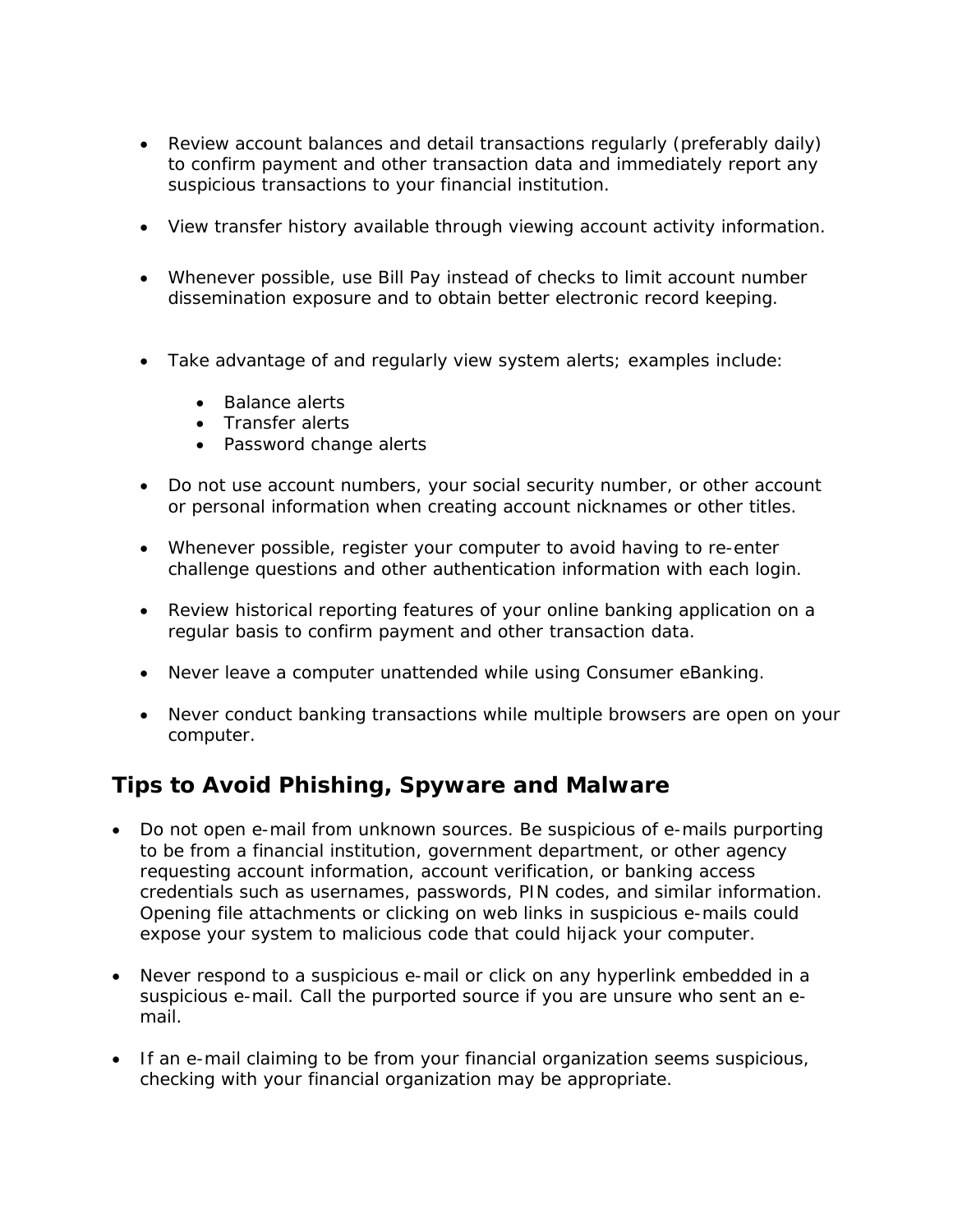- Install anti-virus and spyware detection software on all computer systems. Free software may not provide protection against the latest threats compared with an industry standard product.
- Update all of your computers regularly with the latest versions and patches of both anti-virus and anti-spyware software.
- Ensure computers are patched regularly, particularly operating system and key applications.
- Install a dedicated, actively managed firewall, especially if using a broadband or dedicated connection to the Internet, such as DSL or cable. A firewall limits the potential for unauthorized access to your network and computers.
- Check your settings and select, at least, a medium level of security for your browser.
- Clear the browser cache before starting any Consumer eBanking session to eliminate copies of web pages that have been stored on the hard drive. How the cache is cleared depends on the browser and version you are using. This function is generally found in the browser's preferences menu.
- Be advised that you will never be presented with a maintenance page after entering login credentials. Legitimate maintenance pages are displayed when first reaching the URL and before entering login credentials.
- Consumer eBanking does not use pop-up windows to display login messages or errors. They are displayed directly on the login screen.
- Consumer eBanking never displays pop-up messages indicating that you cannot use your current browser.
- Consumer eBanking error messages never include an amount of time to wait before trying to login again.
- Be advised that repeatedly being asked to enter your user ID or password are signs of potentially harmful activity.
- Being asked challenge questions if your computer was previously registered is a sign of potentially harmful activity.

## **Tips for Wireless Network Management**

Wireless networks can provide an unintended open door to your network. Unless a valid business reason exists for wireless network use, it is recommended that all wireless networks be disabled. If a wireless network is to be used for legitimate business purposes, it is recommended that wireless networks be secured as follows: